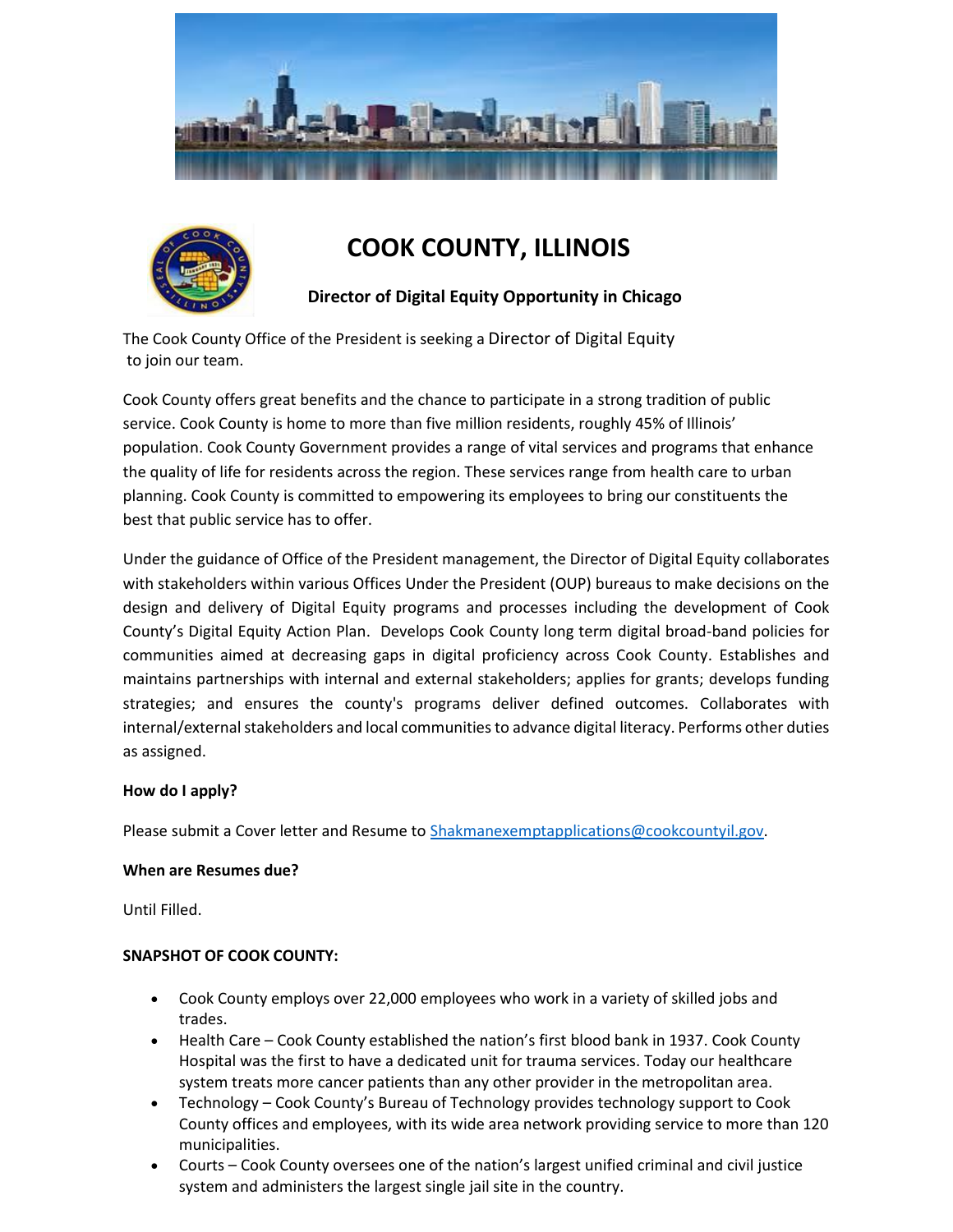- Highway Cook County maintains almost 600 miles of roads and highways.
- Land Cook County assesses the value of more than 1.5 million parcels of taxable land and collects and distributes tax funds as a service for local government taxing bodies.
- Safety Cook County provides vital services to local government, from conducting elections in suburban areas to offering 911 services in unincorporated areas and municipalities.

## **Location:**

Located in the Loop District of downtown Chicago, one of the most formidable business districts in the world, the area has an astounding number of cultural foundations, stunning parks such as Millennial Park and Maggie Daley Park, steps away from the Chicago Riverwalk, award-winning restaurants and plenty of shopping!

In addition, Chicago is serviced by multiple bus and train lines for public transportation from the suburbs to the city, taxis are plentiful, public parking garages for motorist, and bicycle share rentals and local bike lanes for bicyclist.

## **Benefits:**

Cook County employees have access to a variety of benefits, including:

- Medical and Pharmacy Plans
- Dental Plans
- Vision Plan
- Flexible Spending Accounts Health Care and Dependent Care
- Life Insurance Group Term and Supplemental Life
- Commuter Benefits
- Pre-paid Legal Services
- Retirement Benefits

## **Post Offer testing:**

**This position requires successful completion of post-offer tests, which may include a background check, drug screen and medical examination.**

PURSUANT TO EXECUTIVE ORDER 2021-1 AND COOK COUNTY'S MANDATORY COVID-19 VACCINATION POLICY, THE SELECTED CANDIDATE WILL BE REQUIRED TO EITHER **SUBMIT PROOF OF FULL VACCINATION OR A REQUEST FOR REASONABLE ACCOMMODATION PRIOR TO THE START OF EMPLOYMENT.** PLEASE CLICK THE FOLLOWING HYPERLINKS FOR THE FULL TEXT OF EXECUTIVE ORDER 2021-1 AND THE COOK COUNTY MANDATORY COVID-19 VACCINATION POLICY.

## [EXECUTIVE ORDER 2021-1](https://www.cookcountyil.gov/agency/office-president)

Pursuant to the Shakman Consent Decree, Supplemental Relief Order and the Cook County Personnel Rules, this position is exempt from the County's career service rules, is at-will and political reasons or factors may be considered when taking any employment action. As an employee in a Shakman exempt position, if you do not currently live in Cook County, you will have six (6) months from date of hire to establish actual residency within Cook County.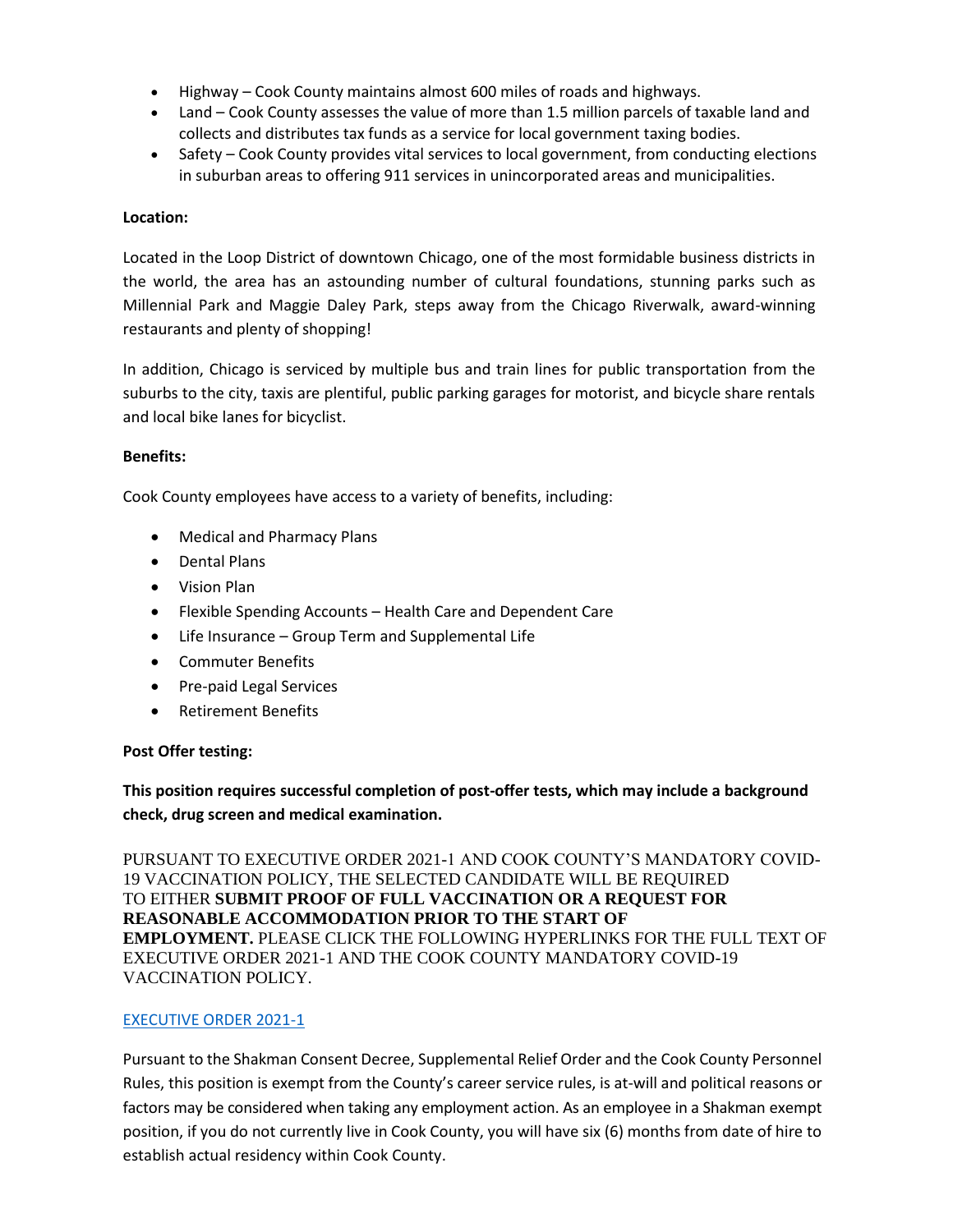## **COUNTY OF COOK**



#### **Bureau of Human Resources**

118 N. Clark Street, Room 840

Chicago IL 60602

| Job Code:        | 9277                        |
|------------------|-----------------------------|
| Job Title:       | Director of Digital Equity  |
| Salary Grade:    | 24                          |
| Bureau:          | Offices Under The President |
| Department:      | Office of the President     |
| Dept. Budget No. | 1010                        |
| Position I.D.    | 0105356                     |
| Shakman Exempt   | Yes                         |

## **Characteristics of the Position**

#### **General Overview**

Under the guidance of Office of the President management, the Director of Digital Equity collaborates with stakeholders within various Offices Under the President (OUP) bureaus to make decisions on the design and delivery of Digital Equity programs and processes including the development of Cook County's Digital Equity Action Plan. Develops Cook County long term digital broad-band policies for communities aimed at decreasing gaps in digital proficiency across Cook County. Establishes and maintains partnerships with internal and external stakeholders; applies for grants; develops funding strategies; and ensures the county's programs deliver defined outcomes. Collaborates with internal/external stakeholders and local communities to advance digital literacy. Performs other duties as assigned.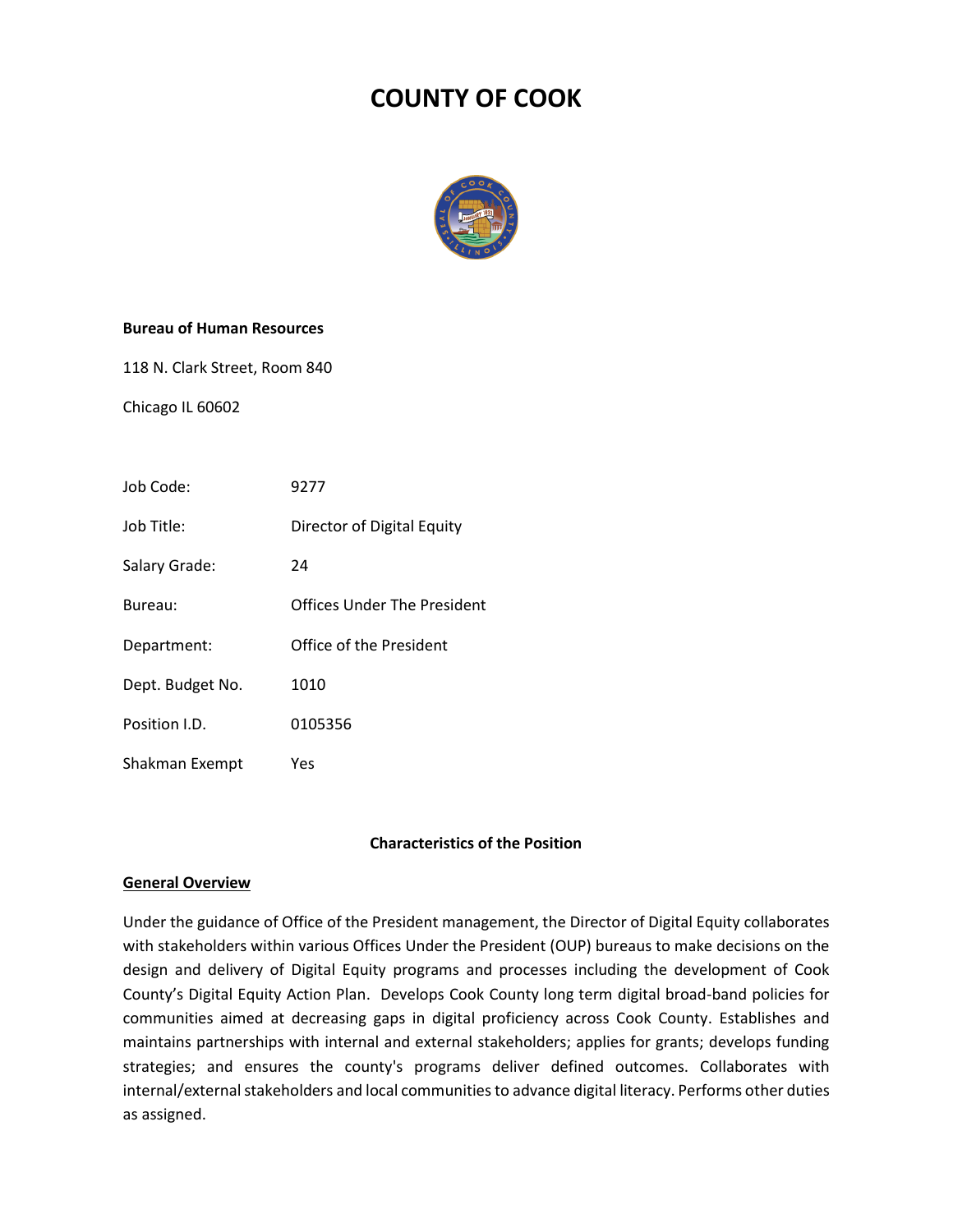## **Key Responsibilities and Duties**

Oversee all Digital Equity program activities, including, but not limited to, digital equity planning, digital equity policy advising, expansion of broadband and other technological infrastructure, strategy formation, data and research, advocacy, resource allocation, outreach, application processes, contracting, reporting, and monitoring.

Oversee the strategic planning process of creating and implementing Cook County's Digital Equity Plan.

Builds partnerships, collaborates, coordinates, and tracks activities and policies related to Digital Equity.

Establishes and maintains partnerships with diverse, mission-aligned organizations to develop countywide alliances and consortia around digital access and digital literacy.

Supports the Council on Digital Equity (CODE) and OUP to document and share on-the-ground insights and expertise; facilitates collective learning about innovations and best practices; and raises awareness about digital equity efforts in the community.

Develops and maintains relationships with stakeholders (government, business, public, institutional) to identify how policies can be improved to support digital inclusion work.

Identifies and pursues new funding opportunities from state, federal, or private entities which promote digital equity to increase capacity to achieve program goals.

Manages volunteers and consultants engaging in and fulfilling objectives and goals of the CODE and the digital equity program.

Serves as a liaison to collaborative partners within OUP Bureaus and departments to develop key messages and materials in coordination with the President's Office Communications team to introduce the initiative's activities and communicate key accomplishments.

Works in partnership with the Director Equity and Inclusion to build relationships with leaders across the county to co-develop and implement a Digital Equity Action Plan.

## **Knowledge, Skills and Abilities**

Knowledge of fiber, cable, wireless mesh, or satellite broadband services and familiarity with FCC standards and Internet Service Provider (ISP) business models

Demonstrated skill and understanding of digital equity and economic equity and inclusion challenges impacting the resident and business communities.

Proven skillset developing and managing partnerships, understanding contracts, and other agreements between private and public entities.

Proven ability to work on multiple projects, work within tight deadlines and prioritize work as necessary.